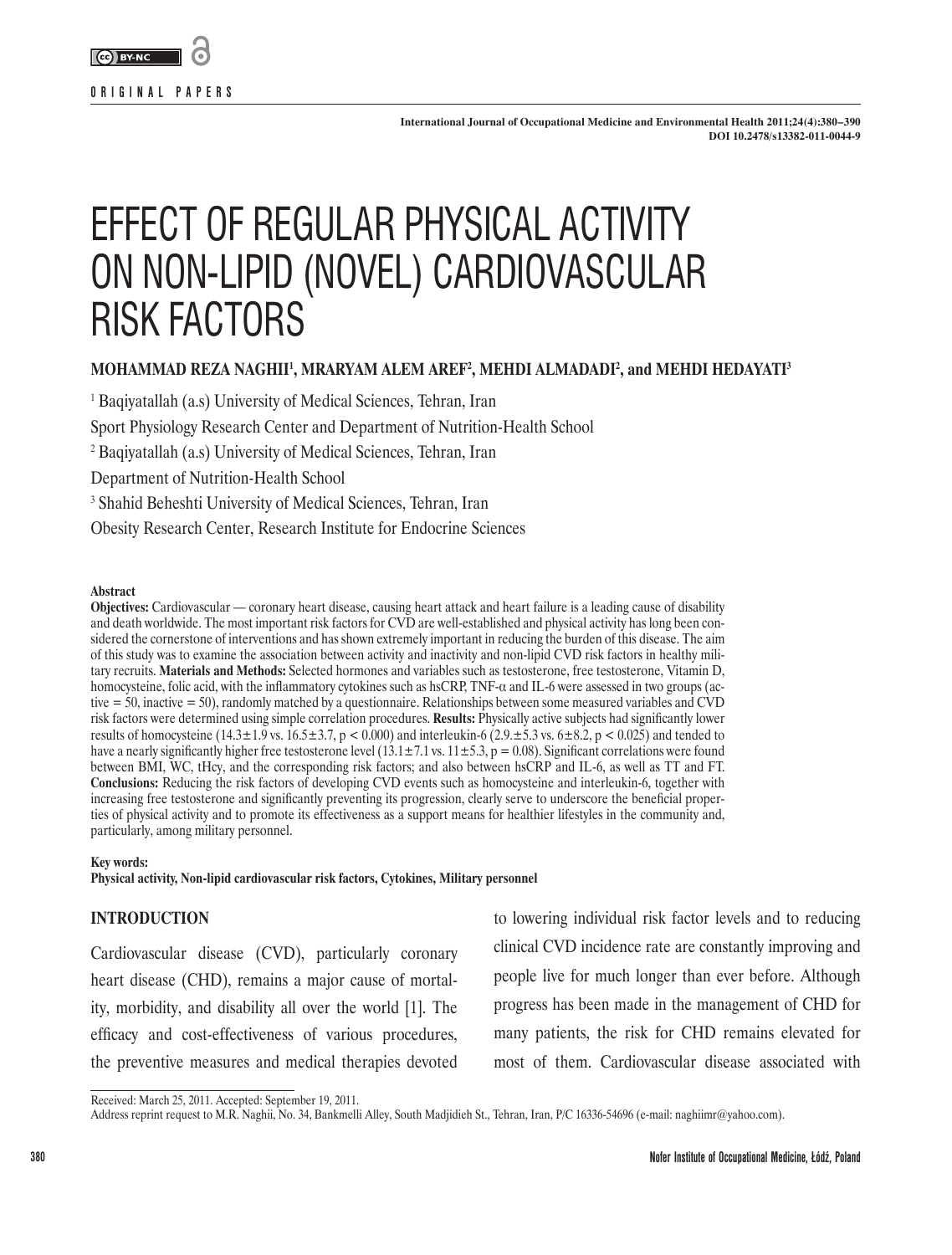dyslipidemia is a significant cause of morbidity and mortality. Low HDL-C is one of the well-established, independent and predictive risk factors for CVD. The raised level of HDL-C has been observed to be influenced by lifestyle modifications and higher activity, which should favorably result in lower CHD risk [2,3].

Although medications successfully lower LDL-C and decrease CHD risk, therapeutic lifestyle changes remain the initial therapy for most adult patients [4]. Risk reduction can be achieved through weight loss (HDL-C increases 1 mg/dl per weight loss of 3 kg), diet rich in monounsaturated and polyunsaturated fatty acids (up to 5% increase), tobacco cessation (5% to 10% increase), moderate alcohol consumption (5% to 15% increase), and aerobic exercise (5% to 10% increase) [5].

In view of lifestyle modifications, exercise is an important tool in lowering cholesterol, modifying lipoproteins and promoting overall health [6,7]. It can also strengthen the heart, bones, and other muscles of the body, in addition to losing body weight. The National Heart, Lung, and Blood Institute's and the National Institute of Diabetes and Digestive and Kidney Disease's guidelines recommend initial lifestyle modifications, including a reduced-calorie diet of 500–1000 calories per day, increasing physical activity, and behavioral therapy. If these changes fail to produce a result in 6 months, approved pharmacotherapy is recommended as an adjunctive means in high-risk patients [8].

Regular exercise training may be important for many patients with chronic disease, and physical activity may have differential effects depending on the specific disease, but much more research is needed to identify how regular exercise may be beneficial in maintaining the health status and in chronic disease cases. Exercise training, the major component of cardiac rehabilitation, reduces risk factors, improves functional capacity and prognosis, and enhances psychological well-being as well as the quality of life in patients suffering from CAD [9]. Recently, the American Heart Association recommended that in addition to

aerobic exercise, resistance training be implemented in cardiac rehabilitation programs twice a week [10]. Given the importance of physical activity and its effect on the prevention of chronic disease, the aim of the present study was to examine the impact of physical activity on the selected non-lipid CVD risk factors in a military training installation among active and inactive male army recruits. This knowledge is critical to promote physical activity as

a routine part of life and clinical practice, with particular

#### **MATERIALS AND METHODS**

emphasis in military personnel.

The research design was a case-control study of active and inactive (sedentary) male army recruits who were asked to complete evaluation procedures, which included demographic and anthropometric data and an exercise questionnaire. A history of known CVD, diabetes, hypertension, and smoking habits was based on participants' self-reports on their medical history. A total of 100 male volunteers (50 cases of active and 50 controls comprising inactive personnel) within the age range of 20–40-year-olds from a military training installation participated in the study and all subjects signed a written informed consent form. The study was approved by the Ethics Committee on Human Research at the University of Medical Sciences.

Being physically active was defined as participating in 40 or more minutes of a supervised systematic exercise program of regular vigorous activity and strength training 3 days a week, plus climbing high altitudes on the third day every alternative week; at least throughout the last three months or more prior to the enrollment to the study. The type of the performed activity translates to aerobic exercises consisting of running, jogging, stretching exercises and rhythmical activity of body workouts at about 60 to 70% of maximum heart rate. In addition, half of the active subjects participated in an additional program including extra running for 3200 meters and 30 minutes of martial arts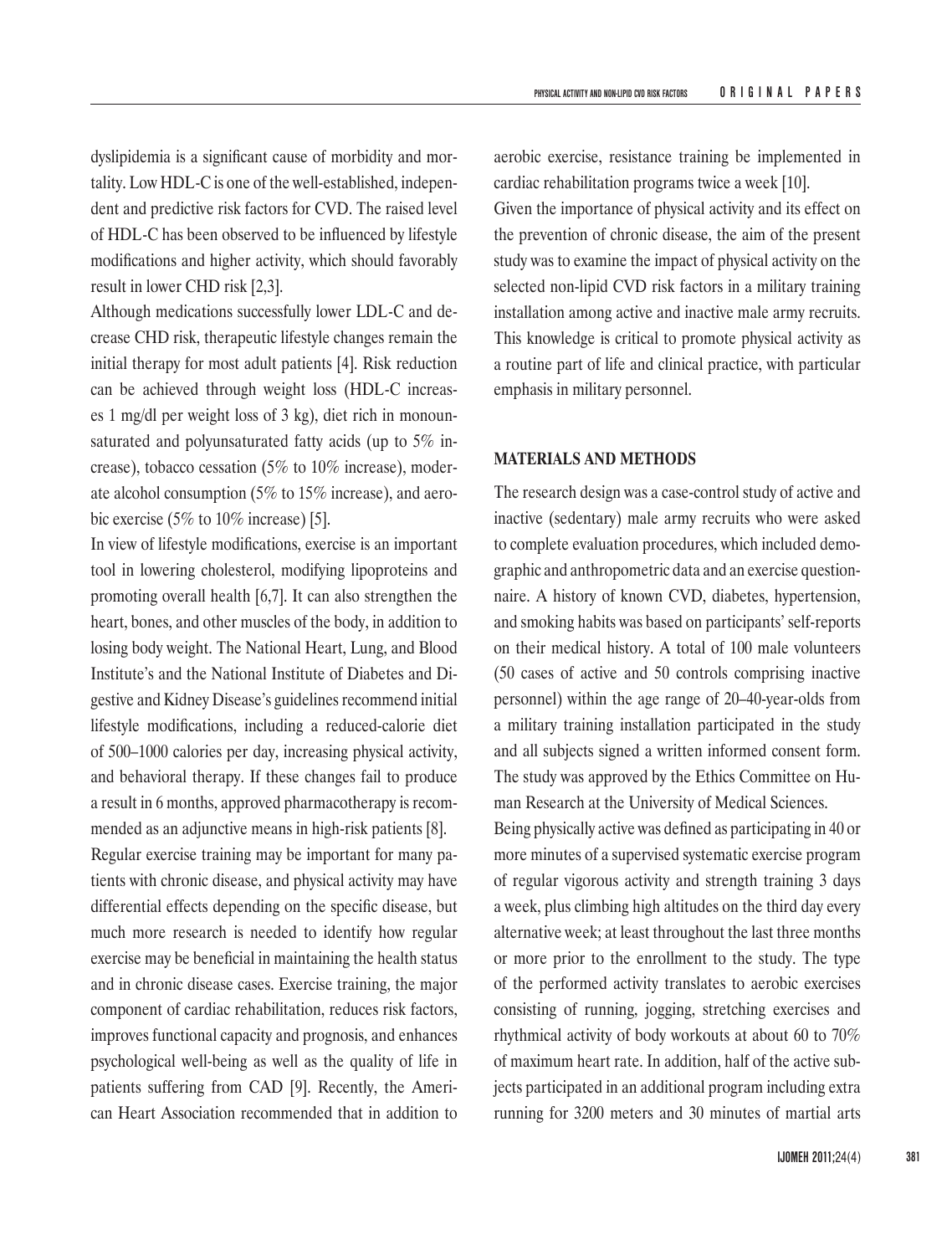for 45 days within their exercise program. Inactive subjects were randomly recruited from the personnel engaged mostly in administrative works, static technical works and driving. They did not participate in any regular activity or exercise. All subjects would take their usual diet (breakfast at the worksite, lunch and dinner at home) and were abstinent from medications or supplements prior to the study. Twenty-four hours before the measurement, they refrained from physical activity. In this study, we applied the NCEP guideline to obtain an accurate picture of the current coronary heart risk factors.

Weight and height were assessed in duplicate, using a digital scale and a standard, wall-mounted stadiometer. Body mass index (BMI) was calculated as weight in kilograms divided by height in meters squared. The waist circumference was measured at the midpoint between the highest point of the iliac crest and the lowest point of the costal margin in the maxillary line, using a nonmetallic, constant-tension tape, with the subjects in light clothing. The hip or gluteal circumference was taken as the largest circumference at the posterior extension of the buttocks. The waist-to-hip ratio was obtained by dividing the waist circumference by the hip circumference. Seated blood pressure was measured; the 2 readings were averaged after a 10-minutes rest, using a mercury sphygmomanometer device.

After an overnight fasting period of 12 hours, a blood sample was drawn from an antecubital vein for measurements of total Cholesterol (TC), triglycerides (TG), high-density lipoprotein cholesterol (HDL-C), and lowdensity lipoprotein cholesterol (LDL-C). They were assayed by enzymatic colorimetric procedures with the use of commercial reagents (Parsazmun, Iran). An accredited clinical laboratory (Pasteur Medical Laboratory, Shabestar, Iran) using COBAS MIRA PLUS Auto Analyzer Devise — Switzerland completed the above analytical measurements. These measurements were used for the correlation analysis.

In addition, the selected non-lipid (novel) cardiovascular risk factors such as total testosterone (TT), free testosterone (FT), Vitamin D, homocysteine, folic acid, and the inflammatory cytokines such as high sensitive CRP (hsCRP), TNF- $\alpha$  and interleukin-6 (IL-6) were assessed in two groups (active  $= 50$ , inactive  $= 50$ ).

TT, FT, and hsCRP were analyzed by ELISA, Diagnostics Biochem, Canada Inc., Ontario, Canada. The intra-assay coefficients of variation (CVs)  $\%$  and assay sensitivity were 5.1 and 0.022 ng/ml for TT; 2.0 and 0.17 pg/ml for FT; and 1.4 and 10 ng/ml for hsCRP, respectively.

25-hydroxy vitamin D was analyzed by EIA, Immuno Diagnostic Systems Ltd., Boldon, Tyne Wear, UK with the intra-assay coefficients of variation (CVs)  $\%$  and assay sensitivity of 6.9 and 5 nmol/l; and IL-6 and TNF-α were analyzed by ELISA, Diaclone, Besancon, France, with the intra-assay coefficients of variation (CVs)  $\%$  and assay sensitivity of 4.2 and  $\lt$  2 pg/ml for IL-6, and 3.3 and < 8 pg/ml for TNF-α, respectively. Homocysteine was analyzed by enzymatic assay method, DIAZYME Lab., Poway, USA, with the intra-assay coefficients of variation (CVs) % and assay sensitivity of 2.1 and 1.5 Mmol/l. Folic acid was analyzed by Electrochemiluminescence Immunoassay, Roche Diagnostics, GmbH Germany, with the intra-assay coefficients of variation (CVs)  $%$  and assay sensitivity of 7.6 and 0.6 ng/ml.

## **Statistical Analysis**

Data is expressed as mean  $\pm$ SD and a statistical package (SPSS 17.0) was used to perform all comparisons. Baseline characteristics of the subjects were presented as percent and mean ±SD and independent sample T-tests were used for comparison of the measurements mean. Statistical significance was determined using a two-tailed t test and a value of ( $p \le 0.05$ ) was considered statistically significant. Relationships between anthropometric indices, lipids and some measured CVD risk factors were determined using simple correlation procedures.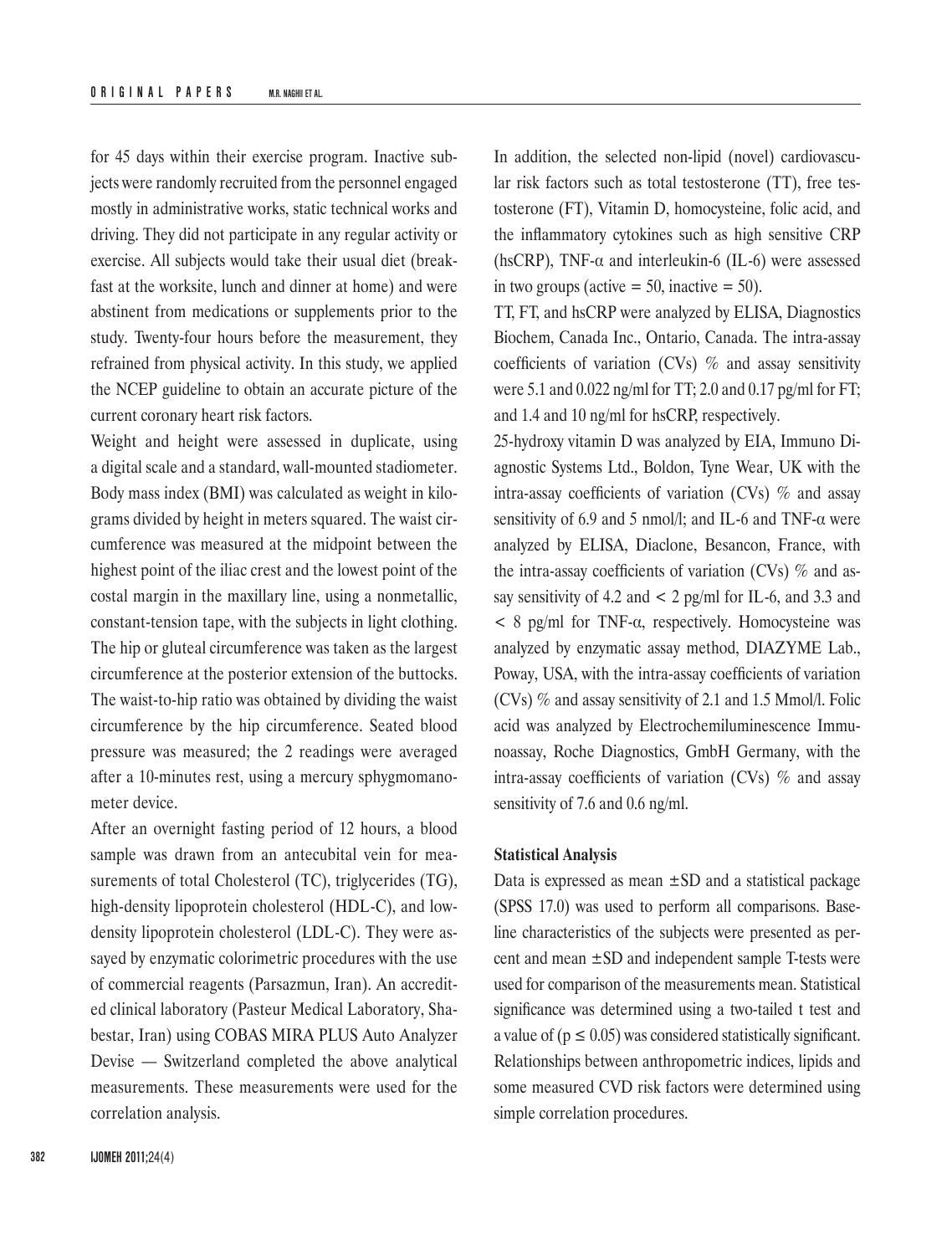# **RESULTS**

The baseline characteristics of the active and inactive participants, along with the body composition measurements and lipid profile, are shown in Tables 1 and 2. At the moment of enrollment to the study, none of the participants were smoking and reported any complaints or discomforts about cardiovascular disease. Neither were they taking any medications such as antihypertensive or lipid lowering medications.

The effects of physical activity on the lipid profile are presented in Table 2. The active group had significantly lower total cholesterol, triglycerides and LDL-cholesterol levels. The level of HDL-cholesterol was significantly higher in the active group.

Compared to sedentary men, unpaired t-test analysis showed that physically active subjects had significantly lower measures of homocysteine and interleukin-6 and tended to have nearly significantly higher free testosterone level ( $p = 0.08$ ) (Table 3).

Simple correlation coefficients between some of the traditional CVD risk factors and novel risk factors were determined. As shown in Table 4, significant correlations were found between BMI, WC, tHcy, and the corresponding variables presented in the table; and also between hsCRP and IL-6 as well as TT and FT (Table 4).

## **DISCUSSION**

Non-communicable diseases currently represent 43% of the global burden of disease and are expected to account for 60% of the disease burden and 73% of all deaths in the world by 2020 [11]. The two leading causes of cardiac death worldwide are cardiovascular — coronary heart disease (CHD) (which causes heart attack and heart failure) and cerebrovascular disease (which causes stroke). The direct and indirect costs of CVD are high: enormous healthcare costs and productivity/income losses [12]. The World Health Organization estimates global mortality associated with CHD to be approximately 17 million deaths annually, representing about 30% of all the deaths worldwide. It is anticipated that CVD will become the greatest cause of morbidity and mortality in the world by the year 2015 [13]. Numerous victims of the disease, who are apparently healthy, die suddenly without prior symptoms. Available screening and diagnostic methods are insufficient to identify the victims before the event occurs.

The most important risk factors for CVD are well-established. Major risk factors caused by unhealthy lifestyles, such as hypertension, dyslipidemia, obesity, diabetes mellitus, and exposure to tobacco smoke often cluster in individual patients, dramatically increasing CVD risk [14,15]. They are strongly influenced by an unhealthy diet and physical inactivity. Prevention or treatment of risk factors for CVD is effective and sustainable in the long run. The risk of CVD can be reduced quickly and substantially with successful preventive practices.

Among the treatment strategies, drug therapy to prevent or treat CVD has focused on individual risk factors [16] and lifestyle modifications and interventions seem to be at least as effective as drugs [17] and they remain the cornerstone of CVD prevention strategies, particularly for individuals with one or more "borderline" risk factors. Intensive multifactorial interventions combining lifestyle modifications and drug therapy have the potential to dramatically reduce CVD outcomes [18], and physical activity has been proven to significantly reduce cardiovascular risk.

Until very recently in history, people necessarily engaged in regular and moderate, or at least occasional and vigorous, physical activity. However, with urbanization and industrialization, general levels of physical activity have declined. To promote and maintain health, all healthy adults need moderate-intensity aerobic (endurance) physical activity for a minimum of 30 min five days a week, or vigorous-intensity aerobic physical activity for a minimum of 20 min three days a week [19]. Higher levels of physical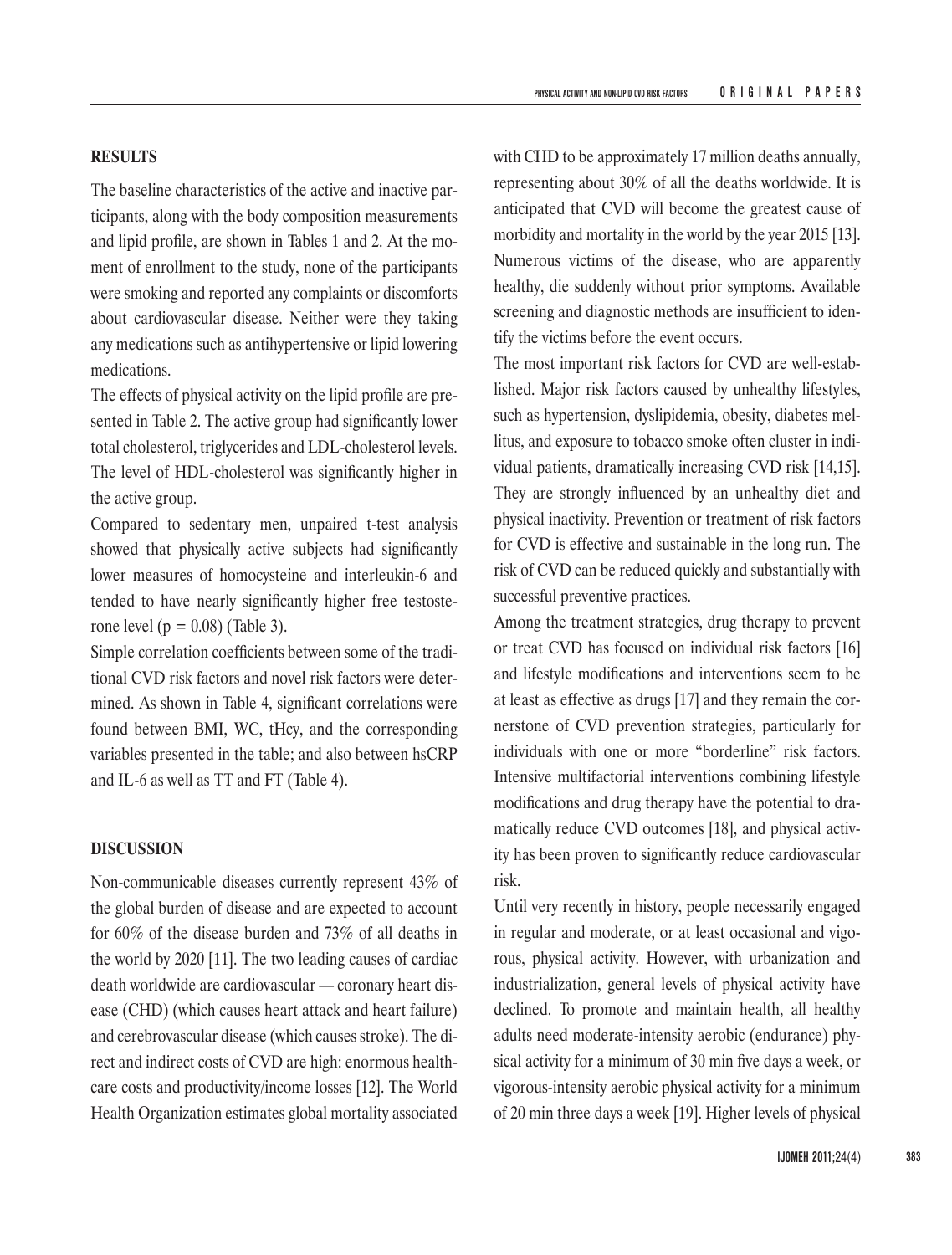| Variable                        | Inactive (Control) | Active (Case)  |
|---------------------------------|--------------------|----------------|
| Age (year)                      | $30.0 \pm 5.35$    | $27.2 \pm 5.1$ |
| Marital status (n)              |                    |                |
| single                          | 13                 | 20             |
| married                         | 37                 | 30             |
| Education $(\% )$               |                    |                |
| high school level               | 64                 | 42             |
| university level                | 36                 | 58             |
| Smoking                         | none               | none           |
| History of CVD                  |                    |                |
| History of CVD<br>in the family |                    |                |
| CVD or other medication use     |                    |                |
| Chest pain or discomfort        |                    |                |

**Table 1.** Demographic information reported by the participants in the questionnaire

CVD – cardiovascular diseases.

**Table 2.** Physical characteristics, lipid profile of the inactive (control) and active (case) participants

| Variable        | Control ( $N = 50$ )<br>$mean \pm SD$ [range] | Case ( $N = 50$ )<br>$mean \pm SD$ [range] | p value | Difference |
|-----------------|-----------------------------------------------|--------------------------------------------|---------|------------|
| Weight (kg)     | $80.0 \pm 11.0$ [60-110]                      | $70.0 \pm 8.0$ [50-86]                     | 0.000   | 10.66      |
| Height (cm)     | $173.0 \pm 6.0$ [161-190]                     | $174.0 \pm 6.0$ [164-195]                  | 0.309   | $-1.00$    |
| BMI $(kg/m2)$   | $26.60 \pm 3.0$ [20.6-34.0]                   | $22.70 \pm 1.90$ [18.0-26.0]               | 0.000   | 3.90       |
| $WC$ (cm)       | $94.0 \pm 8.0$ [76-116]]                      | $80.0 \pm 9.0$ [50-100]                    | 0.000   | 14.00      |
| $HC$ (cm)       | $100.0 \pm 6.0$ [91-114]                      | $96.0 \pm 7.0$ [79-113]                    | 0.001   | 4.00       |
| WHR $(\%)$      | $0.94 \pm 0.05$ [0.8-1.06]                    | $0.83 \pm 0.06$ [0.57-0.93]                | 0.000   | 0.11       |
| $SBP$ (mmHg)    | 126.0±9.0 [102.0-147.0]                       | 120.0±9.0 [97-149]                         | 0.003   | 6.00       |
| $DBP$ (mmHg)    | $85.0 \pm 6.0$ [75-97.5]                      | $80.0 \pm 6.0$ [60-91.5]                   | 0.000   | 5.00       |
| FBS (mg/dl)     | $76.0 \pm 12.0$ [60-123]                      | $76.0 \pm 7.0$ [67-102]                    | 0.934   | $-0.10$    |
| $TC$ (mg/dl)    | 187.0±47.0 [114-319]                          | $160.0 \pm 27.0$ [112-230]                 | 0.001   | 27.00      |
| $LDL-C$ (mg/dl) | $107.0 \pm 29.0$ [57.0-175.0]                 | $86.0 \pm 20.0$ [48-138.9]                 | 0.000   | 21.00      |
| $HDL-C$ (mg/dl) | $38.0 \pm 7.0$ [23.9-58.3]                    | $46.0 \pm 8.0$ [30.2-65]                   | 0.000   | $-8.00$    |
| $TG$ (mg/dl)    | $172.0 \pm 98.0$ [62-575]                     | $97.0 \pm 37.0$ [50-195]                   | 0.000   | 75.00      |
| AI              | $2.80 \pm 0.61$ [1.55-4.66]                   | $1.92 \pm 0.57$ [0.81-3.11]                | 0.000   | 0.88       |
| RF              | $4.94 \pm 1.13$ [3.08-9.31]                   | $3.54 \pm 0.82$ [2.17-5.28]                | 0.000   | 1.40       |

BMI — body mass index, WC — waist circumference, HC — hip circumference, WHR — waist to hip ratio, SBP — systolic blood pressure, DBP — diastolic blood pressure, FBS — fasting blood sugar, TC — total cholesterol, LDL-C — low-density lipoprotein cholesterol, HDL-C — highdensity lipoprotein cholesterol, TG — triglycerides, AI — atherogenic index, RF — risk factor. Values are expressed as the mean ±SD [range].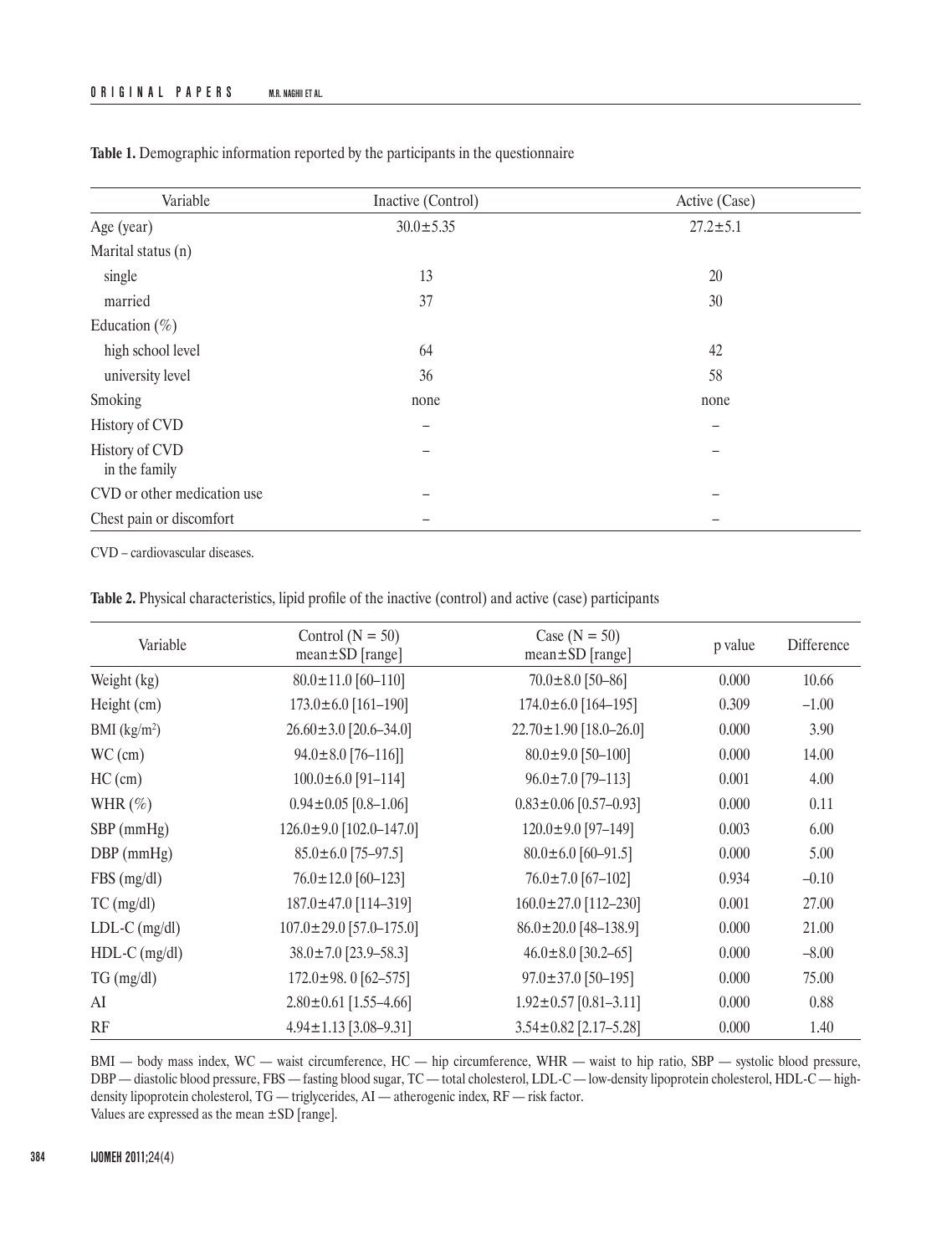| Variable              | Control $(N = 50)$<br>$mean \pm SD$ [range] | Case ( $N = 50$ )<br>$mean \pm SD$ [range] | p value |
|-----------------------|---------------------------------------------|--------------------------------------------|---------|
| $TT$ (ng/dl)          | $5.2 \pm 2.7$ [1.6-14.4]                    | $5.7 \pm 3.1$ [2.6-18.0]                   | 0.343   |
| $FT$ (ng/dl)          | $11.0 \pm 5.3$ [4.8-39.8]                   | $13.1 \pm 7.1$ [4.8-39.8]                  | 0.085   |
| tHcy (mmol/l)         | $16.5 \pm 3.7$ [11.2-29.9]                  | $14.3 \pm 1.9$ [10.6-18.6]                 | 0.000   |
| Folic acid (nmol/l)   | $7.6 \pm 2.5$ [4.5-21.3]                    | $7.9 \pm 2.5$ [5.3-20.9]                   | 0.485   |
| Vitamin $D$ (ng/l)    | $35.8 \pm 20.5$ [18.3-110.4]                | $37.3 \pm 29.0$ [13.9-118.5]               | 0.761   |
| $h$ s $CRP$ (mg/l)    | $1.0 \pm 1.0$ [0.1-5.3]                     | $0.8 \pm 1.3$ [0.1-6.8]                    | 0.377   |
| TNF- $\alpha$ (pg/ml) | $11.7 \pm 19.6$ [2.1-141.5]                 | $11.5 \pm 11.6$ [3.2-79.4]                 | 0.945   |
| IL-6 $(pg/ml)$        | $6.0 \pm 8.2$ [0.2-45.4]                    | $2.9 \pm 5.3$ [0.3-26.0]                   | 0.025   |

**Table 3.** Comparison of the selected non-lipid CVD risk factors of the inactive (control) and active (case) participants

TT — total testosterone, FT — free testosterone, tHcy — total homocysteine, hsCRP — high sensitive CRP, TNF-α — tumor necrosis factor α, IL-6 — interleukin-6.

**Table 4.** Simple correlation between anthropometric indices, lipids and CVD risk factors for the control and case groups

| Group                     |                           |                                                    |
|---------------------------|---------------------------|----------------------------------------------------|
| Case                      | Control                   | Variable                                           |
| $\operatorname{BMI}$      |                           |                                                    |
| $r = 0.28$<br>$P = 0.05$  | $\mathrm{NC}^*$           | Homocysteine                                       |
| $\rm NC$                  | $r = 0.34$<br>$P = 0.01$  | hsCRP                                              |
| $r = 0.30$<br>$P = 0.03$  | $r = -0.30$<br>$P = 0.03$ | $HDL-C$                                            |
| Waist Circumference       |                           |                                                    |
| $\rm NC$                  | $r = 0.27$<br>$P = 0.05$  | <b>SBP</b>                                         |
| $r = 0.30$<br>$P = 0.03$  | $\rm NC$                  | TG                                                 |
| $r = -0.33$<br>$P = 0.02$ | $\rm NC$                  | $\ensuremath{\mathcal{T}}\ensuremath{\mathcal{T}}$ |
| $\rm NC$                  | $r = -0.31$<br>$P = 0.02$ | $HDL-C$                                            |
| Homocysteine              |                           |                                                    |
| $r = 0.38$<br>$P = 0.007$ | $r = 0.4$<br>$P = 0.004$  | ${\rm TC}$                                         |
| $r = 0.32$<br>$P = 0.024$ | $\rm NC$                  | $IL-6$                                             |
| $r = 0.5$<br>$P = 0.000$  | $r = 0.71$<br>$P = 0.000$ | $\mathcal{T}\mathcal{G}$                           |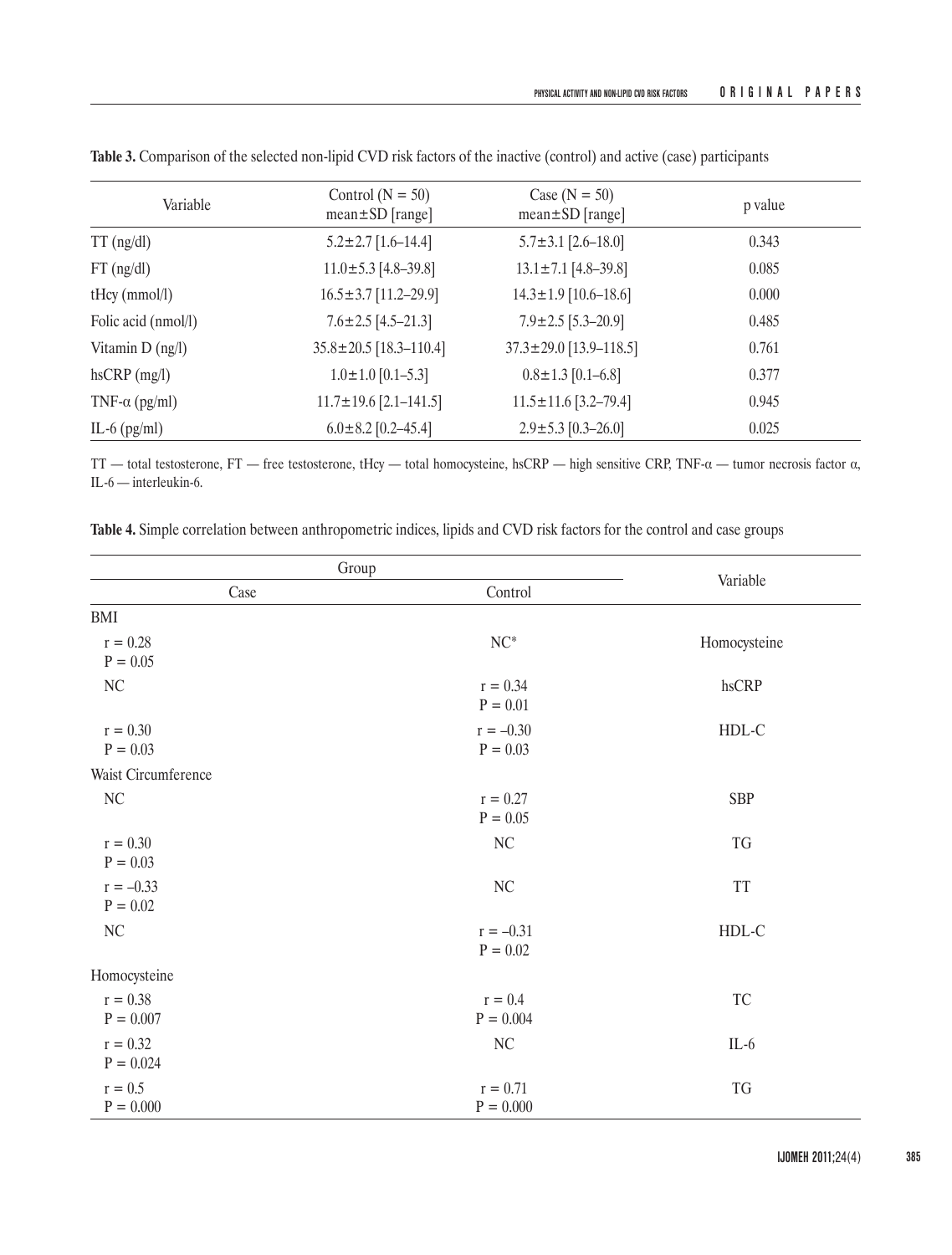| Group                     |                | Variable |
|---------------------------|----------------|----------|
| Case                      | Control        |          |
| $r = -0.33$<br>$P = 0.02$ | NC             | HDL-C    |
| High sensitive CRP        |                |          |
| $r = 0.4$<br>$P = 0.004$  | N <sub>C</sub> | $IL-6$   |
| <b>TT</b>                 |                |          |
| $r = 0.83$                | $r = 0.76$     | FT       |
| $P = 0.000$               | $P = 0.01$     |          |

**Table 4.** Simple correlation between anthropometric indices, lipids and CVD risk factors for the control and case groups — cd.

BMI — body mass index, hsCRP — high sensitive CRP, HDL-C — high-density lipoprotein cholesterol, SBP — systolic blood pressure, TG — triglycerides, TT — total testosterone, TC — total cholesterol, IL-6 — interleukin-6, LDL-C — low-density lipoprotein cholesterol, FT — free testosterone. NC — no correlation.

\* Correlation is significant at the  $p < 0.05$  level (2-tailed).

activity are associated with fewer CVD events. Although the precise mechanisms underlying this inverse association are unclear, differences in several CVD risk factors may mediate this effect [20]. Therefore, lifestyle modification, in particular physical activity long considered the cornerstone of interventions, is extremely important in reducing the burden of chronic diseases.

Determination to what extent the beneficial changes documented in the intervention studies are influenced by physical activity is a noteworthy and prominent subject to be considered.

In this study, cross-sectional analysis showed significant differences between active and inactive subjects with respect to anthropometric indices (except height, which is natural and completed due to the age), lipid profile, as well as systolic and diastolic blood pressure. Among the subjects, relations between lower levels of physical activity and higher levels of BMI, WC, and WHR, and between lipid biomarkers and significantly lower HDL were observed. These conditions have been reported to form significant associations, predominantly with the development of atherosclerosis and cardiovascular disease [21,22]. Furthermore, physically active men had lower levels of homocysteine and interleukin-6, and tended to have a nearly significant increase as for the free testosterone level. In the process of examining the associations of physical activity and inactivity with some of the novel risk factors, as it can be seen from the data shown in Table 4, significant positive correlations occurred between low tHcy and low BMI, TC, TG, and IL-6; and a significant negative correlation occurred as for high HDL; a significant positive correlation between high hsCRP and high BMI; and a stronger positive correlation between TT and FT in the active group. In this group, significantly lower levels of IL-6 showed a positive correlation with the lower levels of hs-CRP and tHcy, which seems to be an indication of the positive impact of physical activity on these risk factors. It is known that CRP belongs to acute-phase reactants, as its levels rise dramatically during [inflammatory](http://en.wikipedia.org/wiki/Inflammation) processes occurring in the body. This increase is due to a rise in the plasma concentration of [IL-6](http://en.wikipedia.org/wiki/Interleukin-6), which is produced predominantly by [macrophages](http://en.wikipedia.org/wiki/Macrophage) [43] as well as [adipocytes](http://en.wikipedia.org/wiki/Adipocyte) [44]. Moreover, as demonstrated by these results, it is clear that significant differences showed herein are the outcome of engaging in physical activity versus inactivity programs.

In accordance with other reports, Guzelmeric et al. [23] and Karatela et al. [24] found higher BMI, Alipour et al. [25] higher TC, Soysal et al. [26] higher TG, Liao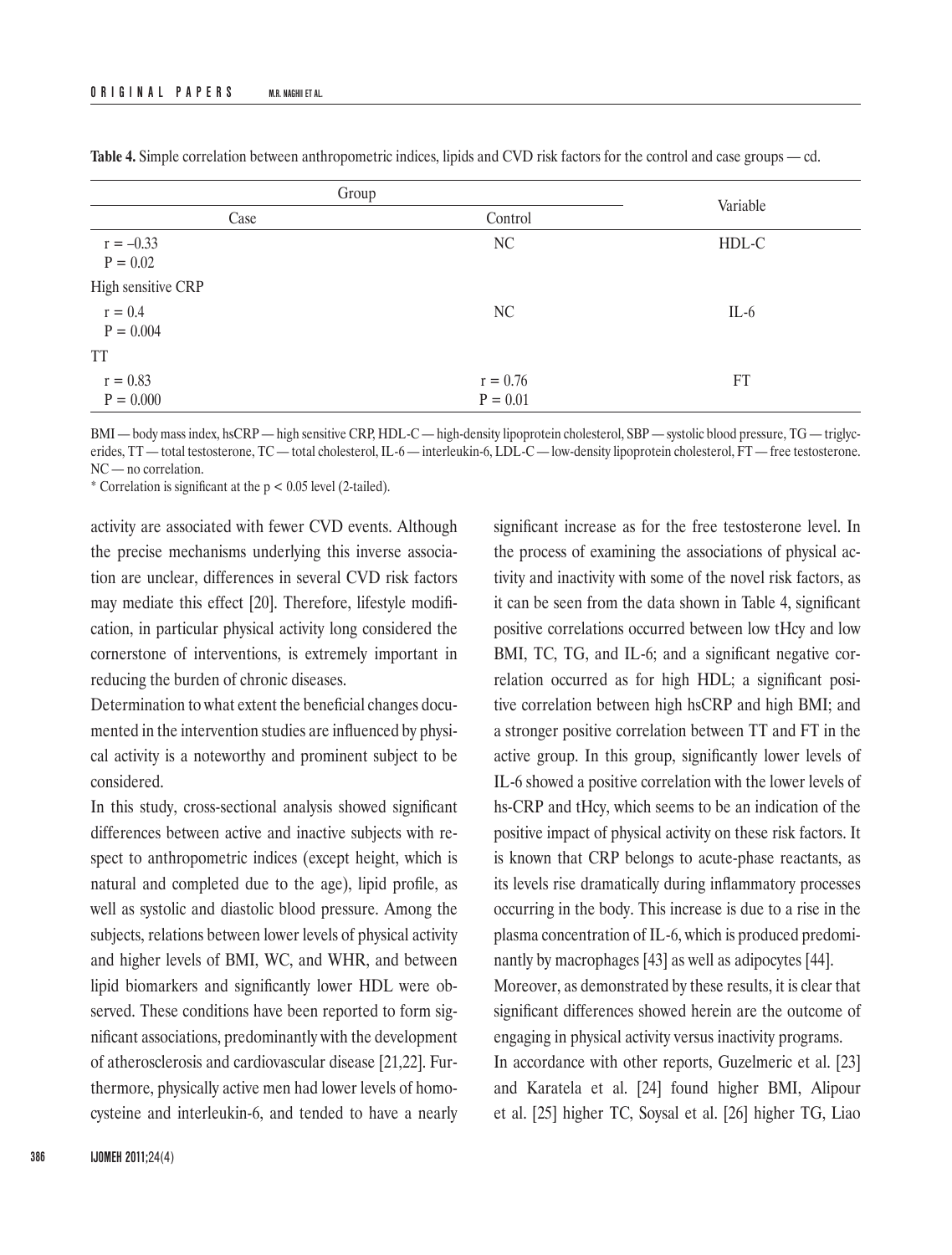et al. [27] lower HDL, and Yun et al. [28] raised IL-6, in hyperhomocysteinemic individuals. Liao et al. [29] reported that hyperhomocysteinemia inhibits reverse cholesterol transport by reducing circulating HDL via inhibiting apo A-1 protein synthesis and enhancing HDL-C clearance.

Recently, the results of the SEARCH trial has randomized over 12,000 heart attack survivors to either homocysteine-lowering therapy (with folic acid and vitamin B12) or a placebo, and followed patients for almost 7 years. It has been reported that while the increased levels of homocysteine are associated with increased cardiovascular risk, taking folic acid and B12 to reduce homocysteine levels is ineffective in reducing the risk. This indicates that homocysteine is ONLY a marker of the elevated risk, and not its cause [30]. It was found that the active group tended to have a higher folic acid levels and a significant lower total homocysteine levels.

According to Su et al. [31], a significant correlation was demonstrated between hsCRP and BMI. Similarly, a stronger association observed between TT and FT in the active group in this study was noted and reported by Moreno et al. [32].

The relationship between different risk factors and CVD is reported among different military recruits or forces [33,37], and findings of our study have shown that higher levels of physical activity clearly and substantially lower the measures of risk factors of CVD, accounting for a substantial portion of the beneficial effect of physical activity on CVD risk reduction. Previous studies had demonstrated favorable impact of physical activity on traditional risk factors, with some individuals experiencing large changes in risk factors while engaging in exercising, and most individuals experiencing modest short-term changes in this respect [38–40]. Cardiovascular and metabolic health benefits occurred throughout 40 days vigorous physical activity and it should be encouraged even for people with risk factors and can be prescribed in a gradual increase manner [41]. It is reported that even a moderate level of physical activity (at least 600 kcal/week, or the equivalent of just over 2 h/week of brisk walking) was identified as an underlying mechanism with the potential to lower the risk of clinically significant CVD events [20].

Data from the Behavioral Risk Factor Surveillance System indicated that from 2001 to 2005, the prevalence of regular physical activity increased by 8.6% among women and by 3.5% among men [42]. Better classic and novel measures observed in our study among active duty personnel serve as an important model for this approach.

Moreover, the deficiency in 25-hydroxyvitamin D (25[OH] D) is a treatable condition that has been associated with coronary artery disease and many of its risk factors [45,46]. Since the study was conducted in a cloudy environment with less sunshine during late fall in the north-west part of the country, no difference was observed in the Vitamin D levels among both groups, either working outdoors or indoors.

In summary, our findings indicate that major CVD (classic/traditional and novel) risk factors in our study were favorably affected by regular exercise and physical activity and were significantly different between active and inactive military personnel. These results serve to underscore the beneficial properties of physical activity engagement and suggest that behavioral interventions among sedentary individual servicemen may be required to promote the effectiveness of physical activity as a support means for healthier lifestyles. It was shown that those who were active generally had lower level of risk factors. This would reduce unhealthy risk behaviors in the community and especially among military servicemen, which would in turn decrease chronic morbidity and mortality.

Implementation of proper programs to reach these goals requires and recalls the exercise professionals reach out and work closely with healthcare providers to determine the most effective and practical way to include exercise research and/or interventions into routine care or therapeutic lifestyle changes.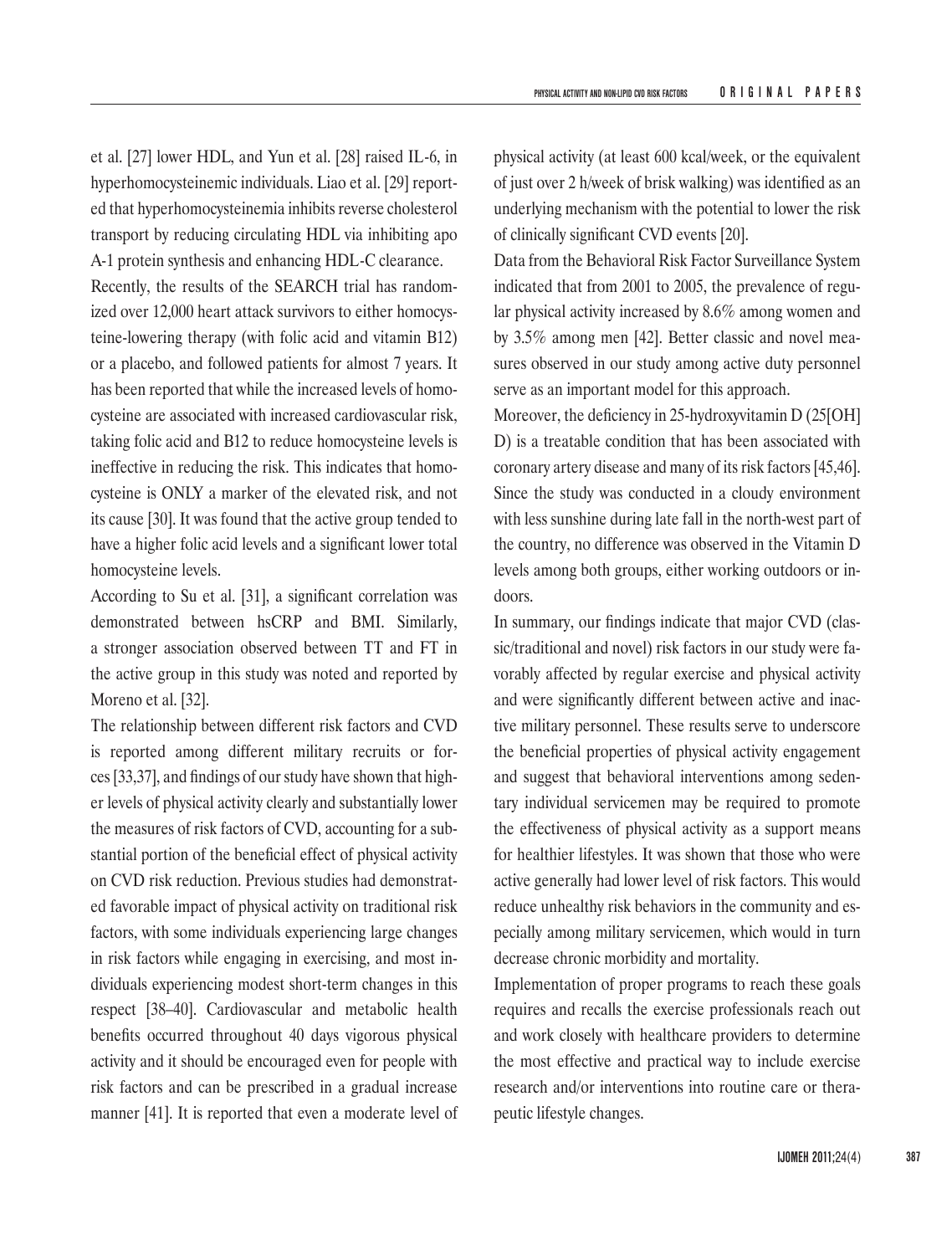## **REFERENCES**

- 1. Thelle DS. *[The causal role of blood lipids in the aetiology of](http://www.ncbi.nlm.nih.gov/pubmed/18668402?ordinalpos=5&itool=EntrezSystem2.PEntrez.Pubmed.Pubmed_ResultsPanel.Pubmed_DefaultReportPanel.Pubmed_RVDocSum) [coronary heart disease-an epidemiologist's perspective](http://www.ncbi.nlm.nih.gov/pubmed/18668402?ordinalpos=5&itool=EntrezSystem2.PEntrez.Pubmed.Pubmed_ResultsPanel.Pubmed_DefaultReportPanel.Pubmed_RVDocSum)*. Scand Cardiovasc J 2008;42:274–8.
- 2. Greenfeder S. *[Emerging strategies and agents to lower cardio](http://www.ncbi.nlm.nih.gov/pubmed/19149567?ordinalpos=1&itool=EntrezSystem2.PEntrez.Pubmed.Pubmed_ResultsPanel.Pubmed_DefaultReportPanel.Pubmed_RVDocSum)[vascular risk by increasing high density lipoprotein cholesterol](http://www.ncbi.nlm.nih.gov/pubmed/19149567?ordinalpos=1&itool=EntrezSystem2.PEntrez.Pubmed.Pubmed_ResultsPanel.Pubmed_DefaultReportPanel.Pubmed_RVDocSum) [levels](http://www.ncbi.nlm.nih.gov/pubmed/19149567?ordinalpos=1&itool=EntrezSystem2.PEntrez.Pubmed.Pubmed_ResultsPanel.Pubmed_DefaultReportPanel.Pubmed_RVDocSum)*. Curr Med Chem 2009;16:144–56.
- 3.  Norata GD, Catapano AL. *[Molecular mechanisms responsi](http://www.ncbi.nlm.nih.gov/pubmed/17315398?ordinalpos=8&itool=EntrezSystem2.PEntrez.Pubmed.Pubmed_ResultsPanel.Pubmed_DefaultReportPanel.Pubmed_RVDocSum)[ble for the antiinflammatory and protective effect of](http://www.ncbi.nlm.nih.gov/pubmed/17315398?ordinalpos=8&itool=EntrezSystem2.PEntrez.Pubmed.Pubmed_ResultsPanel.Pubmed_DefaultReportPanel.Pubmed_RVDocSum) HDL on [the endothelium](http://www.ncbi.nlm.nih.gov/pubmed/17315398?ordinalpos=8&itool=EntrezSystem2.PEntrez.Pubmed.Pubmed_ResultsPanel.Pubmed_DefaultReportPanel.Pubmed_RVDocSum)*. Vasc Health Risk Manag 2005;1:119–29.
- 4.  Grundy SM, Cleeman JI, Merz CN, Brewer HB Jr, Clark LT, Hunninghake DB, et al. *[Implications of recent clinical trials](http://www.ncbi.nlm.nih.gov/pubmed/15249516?ordinalpos=12&itool=EntrezSystem2.PEntrez.Pubmed.Pubmed_ResultsPanel.Pubmed_DefaultReportPanel.Pubmed_RVDocSum) [for the National Cholesterol Education Program Adult Treat](http://www.ncbi.nlm.nih.gov/pubmed/15249516?ordinalpos=12&itool=EntrezSystem2.PEntrez.Pubmed.Pubmed_ResultsPanel.Pubmed_DefaultReportPanel.Pubmed_RVDocSum)[ment Panel III guidelines](http://www.ncbi.nlm.nih.gov/pubmed/15249516?ordinalpos=12&itool=EntrezSystem2.PEntrez.Pubmed.Pubmed_ResultsPanel.Pubmed_DefaultReportPanel.Pubmed_RVDocSum)*. Circulation 2004;110:227–39.
- 5.  Singh IM, Shishehbor MH, Ansell BJ. *[High-density lipoprotein](http://www.ncbi.nlm.nih.gov/pubmed/17699012?ordinalpos=2&itool=EntrezSystem2.PEntrez.Pubmed.Pubmed_ResultsPanel.Pubmed_DefaultReportPanel.Pubmed_RVDocSum) as a [therapeutic target: a](http://www.ncbi.nlm.nih.gov/pubmed/17699012?ordinalpos=2&itool=EntrezSystem2.PEntrez.Pubmed.Pubmed_ResultsPanel.Pubmed_DefaultReportPanel.Pubmed_RVDocSum) systematic review*. JAMA 2007;298: 786–98.
- 6.  Powers E, Saultz J, Hamilton A, Lo V. *[Clinical inquiries.](http://www.ncbi.nlm.nih.gov/pubmed/17543261?ordinalpos=5&itool=EntrezSystem2.PEntrez.Pubmed.Pubmed_ResultsPanel.Pubmed_DefaultReportPanel.Pubmed_RVDocSum) [Which lifestyle interventions effectively lower LDL cholesterol?](http://www.ncbi.nlm.nih.gov/pubmed/17543261?ordinalpos=5&itool=EntrezSystem2.PEntrez.Pubmed.Pubmed_ResultsPanel.Pubmed_DefaultReportPanel.Pubmed_RVDocSum)* J Fam Pract 2007;56:483–5.
- 7.  Volaklis KA, Spassis AT, Tokmakidis SP. *[Land versus wa](http://www.ncbi.nlm.nih.gov/pubmed/17719306?ordinalpos=1&itool=EntrezSystem2.PEntrez.Pubmed.Pubmed_ResultsPanel.Pubmed_DefaultReportPanel.Pubmed_RVDocSum)[ter exercise in patients with coronary artery disease: effects](http://www.ncbi.nlm.nih.gov/pubmed/17719306?ordinalpos=1&itool=EntrezSystem2.PEntrez.Pubmed.Pubmed_ResultsPanel.Pubmed_DefaultReportPanel.Pubmed_RVDocSum) [on body composition, blood lipids, and physical fitness](http://www.ncbi.nlm.nih.gov/pubmed/17719306?ordinalpos=1&itool=EntrezSystem2.PEntrez.Pubmed.Pubmed_ResultsPanel.Pubmed_DefaultReportPanel.Pubmed_RVDocSum)*. Am Heart J 2007;154:560.e1–6.
- 8.  National Institute of Diabetes and Digestive and Kidney Disease. *[Understanding Adult Obesity](http://win.niddk.nih.gov/publications/understanding.htm)*. National Institutes of Health (NIH) Publication No. 06–3680. November 2008. Bethesda, MD.: U.S. Department of Health and Human Services; 2008. [2011 June 13]. Available from URL: http://win.niddk.nih.gov/publications/understanding.htm.
- 9.  Leon AS, Franklin BA, Costa F, Balady GJ, Berra KA, Stewart KJ, et al. *Cardiac rehabilitation and secondary prevention of coronary heart disease: an American Heart Association scientific statement from the Council on Clinical Cardiology.* Circulation 2005;111:369–76.
- 10.  Smith SC Jr, Allen J, Blair SN, Bonow RO, Brass LM, Fonarow GC, et al. *[AHA/ACC guidelines for secondary prevention](http://www.ncbi.nlm.nih.gov/pubmed/16702489?ordinalpos=6&itool=EntrezSystem2.PEntrez.Pubmed.Pubmed_ResultsPanel.Pubmed_DefaultReportPanel.Pubmed_RVDocSum) [for patients with coronary and other atherosclerotic vascular](http://www.ncbi.nlm.nih.gov/pubmed/16702489?ordinalpos=6&itool=EntrezSystem2.PEntrez.Pubmed.Pubmed_ResultsPanel.Pubmed_DefaultReportPanel.Pubmed_RVDocSum)*

*disease: [2006 update: endorsed by the National Heart, Lung,](http://www.ncbi.nlm.nih.gov/pubmed/16702489?ordinalpos=6&itool=EntrezSystem2.PEntrez.Pubmed.Pubmed_ResultsPanel.Pubmed_DefaultReportPanel.Pubmed_RVDocSum)  [and Blood Institute](http://www.ncbi.nlm.nih.gov/pubmed/16702489?ordinalpos=6&itool=EntrezSystem2.PEntrez.Pubmed.Pubmed_ResultsPanel.Pubmed_DefaultReportPanel.Pubmed_RVDocSum)*. Circulation 2006;113:2363–72.

- 11.  Lopez AD, Mathers CD, Ezzati M, Jamison DT, Murray CJ. *[Global and regional burden of disease and risk fac](http://www.ncbi.nlm.nih.gov/pubmed/16731270?ordinalpos=3&itool=EntrezSystem2.PEntrez.Pubmed.Pubmed_ResultsPanel.Pubmed_DefaultReportPanel.Pubmed_RVDocSum)tors, [2001: systematic analysis of population health data](http://www.ncbi.nlm.nih.gov/pubmed/16731270?ordinalpos=3&itool=EntrezSystem2.PEntrez.Pubmed.Pubmed_ResultsPanel.Pubmed_DefaultReportPanel.Pubmed_RVDocSum)*. Lancet 2006;367:1747–57.
- 12.  Murray CJ, Lauer JA, Hutubessy RC, Niessen L, Tomijima N, Rodgers A, et al. *[Effectiveness and costs of interven](http://www.ncbi.nlm.nih.gov/pubmed/12620735?ordinalpos=1&itool=EntrezSystem2.PEntrez.Pubmed.Pubmed_ResultsPanel.Pubmed_DefaultReportPanel.Pubmed_RVDocSum)[tions to lower systolic blood pressure and cholesterol: a](http://www.ncbi.nlm.nih.gov/pubmed/12620735?ordinalpos=1&itool=EntrezSystem2.PEntrez.Pubmed.Pubmed_ResultsPanel.Pubmed_DefaultReportPanel.Pubmed_RVDocSum) global [and regional analysis on reduction of cardiovascular-disease](http://www.ncbi.nlm.nih.gov/pubmed/12620735?ordinalpos=1&itool=EntrezSystem2.PEntrez.Pubmed.Pubmed_ResultsPanel.Pubmed_DefaultReportPanel.Pubmed_RVDocSum)  [risk](http://www.ncbi.nlm.nih.gov/pubmed/12620735?ordinalpos=1&itool=EntrezSystem2.PEntrez.Pubmed.Pubmed_ResultsPanel.Pubmed_DefaultReportPanel.Pubmed_RVDocSum)*. Lancet 2003;361:717–25.
- 13.  Mackay J, Mensah G. *The Atlas of Heart Disease and Stroke.*  Geneva: World Health Organization; 2004 [2011 June 13]. Available from URL: [http://www.who.int/cardiovascular\\_](http://www.who.int/cardiovascular_diseases/resources/atlas/en/index.html) [diseases/resources/atlas/en/index.html](http://www.who.int/cardiovascular_diseases/resources/atlas/en/index.html)
- 14. Khot UN, Khot MB, Bajzer CT, Sapp SK, Ohman EM, Brener SJ, et al. *[Prevalence of conventional risk factors in patients](http://www.ncbi.nlm.nih.gov/pubmed/12928466?ordinalpos=2&itool=EntrezSystem2.PEntrez.Pubmed.Pubmed_ResultsPanel.Pubmed_DefaultReportPanel.Pubmed_RVDocSum)  [with coronary heart disease](http://www.ncbi.nlm.nih.gov/pubmed/12928466?ordinalpos=2&itool=EntrezSystem2.PEntrez.Pubmed.Pubmed_ResultsPanel.Pubmed_DefaultReportPanel.Pubmed_RVDocSum)*. JAMA 2003;290:898–904.
- 15. [Gregg EW,](http://www.ncbi.nlm.nih.gov/sites/entrez?Db=pubmed&Cmd=Search&Term=%22Gregg EW%22%5BAuthor%5D&itool=EntrezSystem2.PEntrez.Pubmed.Pubmed_ResultsPanel.Pubmed_DiscoveryPanel.Pubmed_RVAbstractPlus) [Cheng YJ](http://www.ncbi.nlm.nih.gov/sites/entrez?Db=pubmed&Cmd=Search&Term=%22Cheng YJ%22%5BAuthor%5D&itool=EntrezSystem2.PEntrez.Pubmed.Pubmed_ResultsPanel.Pubmed_DiscoveryPanel.Pubmed_RVAbstractPlus), [Cadwell BL](http://www.ncbi.nlm.nih.gov/sites/entrez?Db=pubmed&Cmd=Search&Term=%22Cadwell BL%22%5BAuthor%5D&itool=EntrezSystem2.PEntrez.Pubmed.Pubmed_ResultsPanel.Pubmed_DiscoveryPanel.Pubmed_RVAbstractPlus), [Imperatore G,](http://www.ncbi.nlm.nih.gov/sites/entrez?Db=pubmed&Cmd=Search&Term=%22Imperatore G%22%5BAuthor%5D&itool=EntrezSystem2.PEntrez.Pubmed.Pubmed_ResultsPanel.Pubmed_DiscoveryPanel.Pubmed_RVAbstractPlus) [Wil](http://www.ncbi.nlm.nih.gov/sites/entrez?Db=pubmed&Cmd=Search&Term=%22Williams DE%22%5BAuthor%5D&itool=EntrezSystem2.PEntrez.Pubmed.Pubmed_ResultsPanel.Pubmed_DiscoveryPanel.Pubmed_RVAbstractPlus)[liams](http://www.ncbi.nlm.nih.gov/sites/entrez?Db=pubmed&Cmd=Search&Term=%22Williams DE%22%5BAuthor%5D&itool=EntrezSystem2.PEntrez.Pubmed.Pubmed_ResultsPanel.Pubmed_DiscoveryPanel.Pubmed_RVAbstractPlus) DE, [Flegal KM](http://www.ncbi.nlm.nih.gov/sites/entrez?Db=pubmed&Cmd=Search&Term=%22Flegal KM%22%5BAuthor%5D&itool=EntrezSystem2.PEntrez.Pubmed.Pubmed_ResultsPanel.Pubmed_DiscoveryPanel.Pubmed_RVAbstractPlus), et al. *Secular trends in cardiovascular disease risk factors according to body mass index in US adults*. [JAMA](file:///C:/3stylers/IJOMEH/IJOMEH_4_2011/javascript:AL_get(this, ) 2005;293:1868–74.
- 16.  Libby P. *[The forgotten majority: unfinished business in cardio](http://www.ncbi.nlm.nih.gov/pubmed/16198835?ordinalpos=1&itool=EntrezSystem2.PEntrez.Pubmed.Pubmed_ResultsPanel.Pubmed_DefaultReportPanel.Pubmed_RVDocSum)[vascular risk reduction](http://www.ncbi.nlm.nih.gov/pubmed/16198835?ordinalpos=1&itool=EntrezSystem2.PEntrez.Pubmed.Pubmed_ResultsPanel.Pubmed_DefaultReportPanel.Pubmed_RVDocSum)*. J Am Coll Cardiol 2005;46:1225–8.
- 17. [Gillies CL](http://www.ncbi.nlm.nih.gov/sites/entrez?Db=pubmed&Cmd=Search&Term=%22Gillies CL%22%5BAuthor%5D&itool=EntrezSystem2.PEntrez.Pubmed.Pubmed_ResultsPanel.Pubmed_DiscoveryPanel.Pubmed_RVAbstractPlus), [Abrams KR,](http://www.ncbi.nlm.nih.gov/sites/entrez?Db=pubmed&Cmd=Search&Term=%22Abrams KR%22%5BAuthor%5D&itool=EntrezSystem2.PEntrez.Pubmed.Pubmed_ResultsPanel.Pubmed_DiscoveryPanel.Pubmed_RVAbstractPlus) [Lambert PC](http://www.ncbi.nlm.nih.gov/sites/entrez?Db=pubmed&Cmd=Search&Term=%22Lambert PC%22%5BAuthor%5D&itool=EntrezSystem2.PEntrez.Pubmed.Pubmed_ResultsPanel.Pubmed_DiscoveryPanel.Pubmed_RVAbstractPlus), [Cooper NJ](http://www.ncbi.nlm.nih.gov/sites/entrez?Db=pubmed&Cmd=Search&Term=%22Cooper NJ%22%5BAuthor%5D&itool=EntrezSystem2.PEntrez.Pubmed.Pubmed_ResultsPanel.Pubmed_DiscoveryPanel.Pubmed_RVAbstractPlus), [Sutton](http://www.ncbi.nlm.nih.gov/sites/entrez?Db=pubmed&Cmd=Search&Term=%22Sutton AJ%22%5BAuthor%5D&itool=EntrezSystem2.PEntrez.Pubmed.Pubmed_ResultsPanel.Pubmed_DiscoveryPanel.Pubmed_RVAbstractPlus)  [AJ](http://www.ncbi.nlm.nih.gov/sites/entrez?Db=pubmed&Cmd=Search&Term=%22Sutton AJ%22%5BAuthor%5D&itool=EntrezSystem2.PEntrez.Pubmed.Pubmed_ResultsPanel.Pubmed_DiscoveryPanel.Pubmed_RVAbstractPlus), [Hsu RT](http://www.ncbi.nlm.nih.gov/sites/entrez?Db=pubmed&Cmd=Search&Term=%22Hsu RT%22%5BAuthor%5D&itool=EntrezSystem2.PEntrez.Pubmed.Pubmed_ResultsPanel.Pubmed_DiscoveryPanel.Pubmed_RVAbstractPlus), [et](http://www.ncbi.nlm.nih.gov/sites/entrez?Db=pubmed&Cmd=Search&Term=%22Khunti K%22%5BAuthor%5D&itool=EntrezSystem2.PEntrez.Pubmed.Pubmed_ResultsPanel.Pubmed_DiscoveryPanel.Pubmed_RVAbstractPlus) al. *Pharmacological and lifestyle interventions to prevent or delay type 2 diabetes in people with impaired glucose tolerance: systematic review and meta-analysis*. [BMJ](file:///C:/3stylers/IJOMEH/IJOMEH_4_2011/javascript:AL_get(this, ) 2007;334:299.
- 18.  Dzau VJ, Antman EM, Black HR, Hayes DL, Manson JE, Plutzky J, et al. *[The cardiovascular disease continuum](http://www.ncbi.nlm.nih.gov/pubmed/17179034?ordinalpos=2&itool=EntrezSystem2.PEntrez.Pubmed.Pubmed_ResultsPanel.Pubmed_DefaultReportPanel.Pubmed_RVDocSum)  [validated: clinical evidence of improved patient outcomes:](http://www.ncbi.nlm.nih.gov/pubmed/17179034?ordinalpos=2&itool=EntrezSystem2.PEntrez.Pubmed.Pubmed_ResultsPanel.Pubmed_DefaultReportPanel.Pubmed_RVDocSum)  part [I: Pathophysiology and clinical trial evidence \(risk](http://www.ncbi.nlm.nih.gov/pubmed/17179034?ordinalpos=2&itool=EntrezSystem2.PEntrez.Pubmed.Pubmed_ResultsPanel.Pubmed_DefaultReportPanel.Pubmed_RVDocSum)  [factors through stable coronary artery disease\)](http://www.ncbi.nlm.nih.gov/pubmed/17179034?ordinalpos=2&itool=EntrezSystem2.PEntrez.Pubmed.Pubmed_ResultsPanel.Pubmed_DefaultReportPanel.Pubmed_RVDocSum)*. Circulation 2006;114:2850–70.
- 19.  Haskell WL, Lee IM, Pate RR, Powell KE, Blair SN, Franklin BA, et al. *[Physical activity and public health: updated re](http://www.ncbi.nlm.nih.gov/pubmed/17762377?ordinalpos=2&itool=EntrezSystem2.PEntrez.Pubmed.Pubmed_ResultsPanel.Pubmed_DefaultReportPanel.Pubmed_RVDocSum)[commendation for adults from the American College of Sports](http://www.ncbi.nlm.nih.gov/pubmed/17762377?ordinalpos=2&itool=EntrezSystem2.PEntrez.Pubmed.Pubmed_ResultsPanel.Pubmed_DefaultReportPanel.Pubmed_RVDocSum)*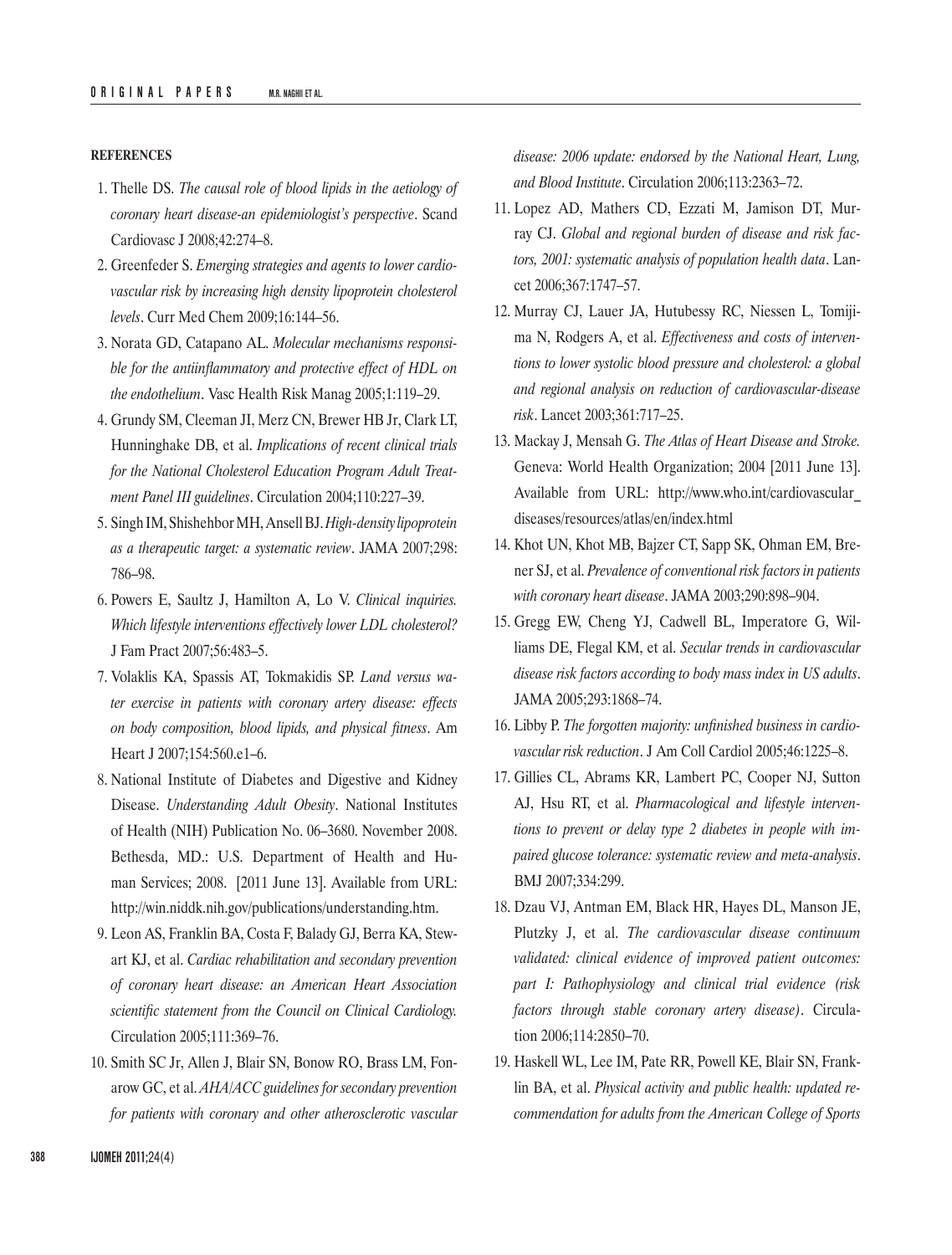*[Medicine and the American Heart Association](http://www.ncbi.nlm.nih.gov/pubmed/17762377?ordinalpos=2&itool=EntrezSystem2.PEntrez.Pubmed.Pubmed_ResultsPanel.Pubmed_DefaultReportPanel.Pubmed_RVDocSum)*. Med Sci Sports Exerc 2007;39:1423–34.

- 20.  Mora S, Cook N, Buring JE, Ridker PM, Lee IM. *[Physical](http://www.ncbi.nlm.nih.gov/pubmed/17967770?ordinalpos=1&itool=EntrezSystem2.PEntrez.Pubmed.Pubmed_ResultsPanel.Pubmed_DefaultReportPanel.Pubmed_RVDocSum) [activity and reduced risk of cardiovascular events: potential me](http://www.ncbi.nlm.nih.gov/pubmed/17967770?ordinalpos=1&itool=EntrezSystem2.PEntrez.Pubmed.Pubmed_ResultsPanel.Pubmed_DefaultReportPanel.Pubmed_RVDocSum)[diating mechanisms](http://www.ncbi.nlm.nih.gov/pubmed/17967770?ordinalpos=1&itool=EntrezSystem2.PEntrez.Pubmed.Pubmed_ResultsPanel.Pubmed_DefaultReportPanel.Pubmed_RVDocSum)*. Circulation 2007;116:2110–8.
- 21. Grundy SM. *[Obesity, metabolic syndrome, and coronary](http://www.ncbi.nlm.nih.gov/pubmed/12057978?ordinalpos=16&itool=EntrezSystem2.PEntrez.Pubmed.Pubmed_ResultsPanel.Pubmed_DefaultReportPanel.Pubmed_RVDocSum) [atherosclerosis.](http://www.ncbi.nlm.nih.gov/pubmed/12057978?ordinalpos=16&itool=EntrezSystem2.PEntrez.Pubmed.Pubmed_ResultsPanel.Pubmed_DefaultReportPanel.Pubmed_RVDocSum)* Circulation 2002;105:2696–8.
- 22.  Carmena R, Duriez P, Fruchart JC. *[Atherogenic lipoprotein](http://www.ncbi.nlm.nih.gov/pubmed/15198959?ordinalpos=6&itool=EntrezSystem2.PEntrez.Pubmed.Pubmed_ResultsPanel.Pubmed_DefaultReportPanel.Pubmed_RVDocSum) [particles in atherosclerosis](http://www.ncbi.nlm.nih.gov/pubmed/15198959?ordinalpos=6&itool=EntrezSystem2.PEntrez.Pubmed.Pubmed_ResultsPanel.Pubmed_DefaultReportPanel.Pubmed_RVDocSum)*. Circulation 2004;109:1112–7.
- 23. Guzelmeric K, Alkan N, Pirimoglu M, Unal O, Turan C. *[Chronic inflammation and elevated homocysteine levels are](http://www.ncbi.nlm.nih.gov/pubmed/17852421) [associated with increased body mass index in women with poly](http://www.ncbi.nlm.nih.gov/pubmed/17852421)[cystic ovary syndrome](http://www.ncbi.nlm.nih.gov/pubmed/17852421)*. Gynecol Endocrinol 2007;23:505–10.
- 24. Karatela RA, Sainani GS. *[Plasma homocysteine in obese,](http://www.ncbi.nlm.nih.gov/pubmed/20039500) [overweight and normal weight hypertensives and normoten](http://www.ncbi.nlm.nih.gov/pubmed/20039500)[sives](http://www.ncbi.nlm.nih.gov/pubmed/20039500)*. Indian Heart J 2009;61:156–9.
- 25. Alipour M, Sohrabi D, Falah R, Heydarpour F, Mohammadi M. *Effect of aerobic moderate exercise intensity and 15-F21–isoprostane concentrations in high cholesterol dietinduced atherosclerosis*. Physiol Pharmacol 2007;11:199–207.
- 26.  Soysal D, Savaş S, Susam I, Cevik C, Göldeli E, Sözmen E, et al. *[The association of plasma homocysteine, coronary risk](http://www.ncbi.nlm.nih.gov/pubmed/12626307) [factors and serum nitrite in patients with coronary artery dis](http://www.ncbi.nlm.nih.gov/pubmed/12626307)[ease, vascular syndrome x and healthy subjects](http://www.ncbi.nlm.nih.gov/pubmed/12626307)*. Anadolu Kardiyol Derg 2003;3:26–34.
- 27. [Liao D](http://www.ncbi.nlm.nih.gov/pubmed?term=%22Liao D%22%5BAuthor%5D&itool=EntrezSystem2.PEntrez.Pubmed.Pubmed_ResultsPanel.Pubmed_RVAbstract), [Yang X](http://www.ncbi.nlm.nih.gov/pubmed?term=%22Yang X%22%5BAuthor%5D&itool=EntrezSystem2.PEntrez.Pubmed.Pubmed_ResultsPanel.Pubmed_RVAbstract), [Wang H](http://www.ncbi.nlm.nih.gov/pubmed?term=%22Wang H%22%5BAuthor%5D&itool=EntrezSystem2.PEntrez.Pubmed.Pubmed_ResultsPanel.Pubmed_RVAbstract). *Hyperhomocysteinemia and highdensity lipoprotein metabolism in cardiovascular disease*. Clin Chem Lab Med 2007;45:1652–9.
- 28. [Yun J](http://www.ncbi.nlm.nih.gov/pubmed?term=%22Yun J%22%5BAuthor%5D&itool=EntrezSystem2.PEntrez.Pubmed.Pubmed_ResultsPanel.Pubmed_RVAbstract), [Kim JY](http://www.ncbi.nlm.nih.gov/pubmed?term=%22Kim JY%22%5BAuthor%5D&itool=EntrezSystem2.PEntrez.Pubmed.Pubmed_ResultsPanel.Pubmed_RVAbstract), [Kim OY](http://www.ncbi.nlm.nih.gov/pubmed?term=%22Kim OY%22%5BAuthor%5D&itool=EntrezSystem2.PEntrez.Pubmed.Pubmed_ResultsPanel.Pubmed_RVAbstract), et al. *Associations of plasma homocysteine level with brachial-ankle pulse wave velocity and inflammation profile in healthy men.* Nutr Metab Cardiovasc Dis 2011;21(2):136–43.
- 29.  Liao D, Tan H, Hui R, Li Z, Jiang X, Gaubatz J, et al. *Hyperhomocysteinemia decreases circulating high-density lipoprotein by inhibiting apolipoprotein A-I Protein synthesis and enhancing HDL cholesterol clearance*. [Circ Res](file:///C:/3stylers/IJOMEH/IJOMEH_4_2011/javascript:AL_get(this, ) 2006;99:598–606.
- 30.  Armitage JM, Bowman L, Clarke RJ, Wallendszus K, Bulbulia R, Rahimi K, et al. *Effect of homocysteine-lowering*

*with folic acid plus vitamin B12 vs. placebo on mortality and major morbidity in myocardial infarction survivors*. JAMA 2010;303:2486–94.

- 31. [Su SC](http://www.ncbi.nlm.nih.gov/pubmed?term=%22Su SC%22%5BAuthor%5D&itool=EntrezSystem2.PEntrez.Pubmed.Pubmed_ResultsPanel.Pubmed_RVAbstract), [Pei D,](http://www.ncbi.nlm.nih.gov/pubmed?term=%22Pei D%22%5BAuthor%5D&itool=EntrezSystem2.PEntrez.Pubmed.Pubmed_ResultsPanel.Pubmed_RVAbstract) [Hsieh CH](http://www.ncbi.nlm.nih.gov/pubmed?term=%22Hsieh CH%22%5BAuthor%5D&itool=EntrezSystem2.PEntrez.Pubmed.Pubmed_ResultsPanel.Pubmed_RVAbstract), Hsiao FC, Wu CZ, Hung YJ. *Circulating pro-inflammatory cytokines and adiponectin in young men with type 2 diabetes*. Acta Diabetol 2011;48(2):113–9.
- 32. [Moreno SA](http://www.ncbi.nlm.nih.gov/pubmed?term=%22Moreno SA%22%5BAuthor%5D&itool=EntrezSystem2.PEntrez.Pubmed.Pubmed_ResultsPanel.Pubmed_RVAbstract), [Shyam A](http://www.ncbi.nlm.nih.gov/pubmed?term=%22Shyam A%22%5BAuthor%5D&itool=EntrezSystem2.PEntrez.Pubmed.Pubmed_ResultsPanel.Pubmed_RVAbstract), [Morgentaler A.](http://www.ncbi.nlm.nih.gov/pubmed?term=%22Morgentaler A%22%5BAuthor%5D&itool=EntrezSystem2.PEntrez.Pubmed.Pubmed_ResultsPanel.Pubmed_RVAbstract) *Comparison of free testosterone results by analog radioimmunoassay and calculated free testosterone in an ambulatory clinical population*. J Sex Med 2010;7:1948–53.
- 33.  Al-Qahtani DA, Imtiaz ML, Shareef MM. *[Obesity and car](http://www.ncbi.nlm.nih.gov/pubmed/16127526?ordinalpos=3&itool=EntrezSystem2.PEntrez.Pubmed.Pubmed_ResultsPanel.Pubmed_DefaultReportPanel.Pubmed_RVDocSum)[diovascular risk factors in Saudi adult soldiers](http://www.ncbi.nlm.nih.gov/pubmed/16127526?ordinalpos=3&itool=EntrezSystem2.PEntrez.Pubmed.Pubmed_ResultsPanel.Pubmed_DefaultReportPanel.Pubmed_RVDocSum)*. Saudi Med J 2005;26:1260–8.
- 34.  Al-Qahtani DA, Imtiaz ML. *[Prevalence of metabolic syn](http://www.ncbi.nlm.nih.gov/pubmed/16155648?ordinalpos=2&itool=EntrezSystem2.PEntrez.Pubmed.Pubmed_ResultsPanel.Pubmed_DefaultReportPanel.Pubmed_RVDocSum)[drome in Saudi adult soldiers](http://www.ncbi.nlm.nih.gov/pubmed/16155648?ordinalpos=2&itool=EntrezSystem2.PEntrez.Pubmed.Pubmed_ResultsPanel.Pubmed_DefaultReportPanel.Pubmed_RVDocSum)*. Saudi Med J 2005;26:1360–6.
- 35. [Khazale NS,](http://www.ncbi.nlm.nih.gov/sites/entrez?Db=pubmed&Cmd=Search&Term=%22Khazale NS%22%5BAuthor%5D&itool=EntrezSystem2.PEntrez.Pubmed.Pubmed_ResultsPanel.Pubmed_DiscoveryPanel.Pubmed_RVAbstractPlus) [Haddad F](http://www.ncbi.nlm.nih.gov/sites/entrez?Db=pubmed&Cmd=Search&Term=%22Haddad F%22%5BAuthor%5D&itool=EntrezSystem2.PEntrez.Pubmed.Pubmed_ResultsPanel.Pubmed_DiscoveryPanel.Pubmed_RVAbstractPlus). *Prevalence and characteristics of metabolic syndrome in 111 Royal Jordanian Air Force pilots*. [Aviat Space Environ Med](file:///C:/3stylers/IJOMEH/IJOMEH_4_2011/javascript:AL_get(this, ) 2007;78:968–72.
- 36.  Mikkola I, Keinänen-Kiukaanniemi S, Laakso M, Jokelainen J, Härkönen P, Meyer-Rochow VB, et al. *[Metabolic syn](http://www.ncbi.nlm.nih.gov/pubmed/17064807?ordinalpos=1&itool=EntrezSystem2.PEntrez.Pubmed.Pubmed_ResultsPanel.Pubmed_DefaultReportPanel.Pubmed_RVDocSum)[drome in connection with BMI in young Finnish male adults](http://www.ncbi.nlm.nih.gov/pubmed/17064807?ordinalpos=1&itool=EntrezSystem2.PEntrez.Pubmed.Pubmed_ResultsPanel.Pubmed_DefaultReportPanel.Pubmed_RVDocSum)*. Diabetes Res Clin Pract 2007;76:404–9.
- 37. [Laclaustra-Gimeno M](http://www.ncbi.nlm.nih.gov/sites/entrez?Db=pubmed&Cmd=Search&Term=%22Laclaustra-Gimeno M%22%5BAuthor%5D&itool=EntrezSystem2.PEntrez.Pubmed.Pubmed_ResultsPanel.Pubmed_DiscoveryPanel.Pubmed_RVAbstractPlus), [González-García MP](http://www.ncbi.nlm.nih.gov/sites/entrez?Db=pubmed&Cmd=Search&Term=%22Gonz%C3%A1lez-Garc%C3%ADa MP%22%5BAuthor%5D&itool=EntrezSystem2.PEntrez.Pubmed.Pubmed_ResultsPanel.Pubmed_DiscoveryPanel.Pubmed_RVAbstractPlus), [Casasnovas-](http://www.ncbi.nlm.nih.gov/sites/entrez?Db=pubmed&Cmd=Search&Term=%22Casasnovas-Lenguas JA%22%5BAuthor%5D&itool=EntrezSystem2.PEntrez.Pubmed.Pubmed_ResultsPanel.Pubmed_DiscoveryPanel.Pubmed_RVAbstractPlus)[Lenguas JA](http://www.ncbi.nlm.nih.gov/sites/entrez?Db=pubmed&Cmd=Search&Term=%22Casasnovas-Lenguas JA%22%5BAuthor%5D&itool=EntrezSystem2.PEntrez.Pubmed.Pubmed_ResultsPanel.Pubmed_DiscoveryPanel.Pubmed_RVAbstractPlus), [Luengo-Fernández E](http://www.ncbi.nlm.nih.gov/sites/entrez?Db=pubmed&Cmd=Search&Term=%22Luengo-Fern%C3%A1ndez E%22%5BAuthor%5D&itool=EntrezSystem2.PEntrez.Pubmed.Pubmed_ResultsPanel.Pubmed_DiscoveryPanel.Pubmed_RVAbstractPlus), [León-Latre M](http://www.ncbi.nlm.nih.gov/sites/entrez?Db=pubmed&Cmd=Search&Term=%22Le%C3%B3n-Latre M%22%5BAuthor%5D&itool=EntrezSystem2.PEntrez.Pubmed.Pubmed_ResultsPanel.Pubmed_DiscoveryPanel.Pubmed_RVAbstractPlus), [Portero-](http://www.ncbi.nlm.nih.gov/sites/entrez?Db=pubmed&Cmd=Search&Term=%22Portero-P%C3%A9rez P%22%5BAuthor%5D&itool=EntrezSystem2.PEntrez.Pubmed.Pubmed_ResultsPanel.Pubmed_DiscoveryPanel.Pubmed_RVAbstractPlus)[Pérez P](http://www.ncbi.nlm.nih.gov/sites/entrez?Db=pubmed&Cmd=Search&Term=%22Portero-P%C3%A9rez P%22%5BAuthor%5D&itool=EntrezSystem2.PEntrez.Pubmed.Pubmed_ResultsPanel.Pubmed_DiscoveryPanel.Pubmed_RVAbstractPlus), et al. *Cardiovascular risk factor progression in young males at 15-year follow-up in the General Military Academy of Zaragoza (AGEMZA) Study*. [Rev Esp Cardiol](file:///C:/3stylers/IJOMEH/IJOMEH_4_2011/javascript:AL_get(this, ) 2006;59: 671–8.
- 38.  Leon AS, Sanchez OA. *[Response of blood lipids to exercise](http://www.ncbi.nlm.nih.gov/pubmed/11427777?ordinalpos=19&itool=EntrezSystem2.PEntrez.Pubmed.Pubmed_ResultsPanel.Pubmed_DefaultReportPanel.Pubmed_RVDocSum)  [training alone or combined with dietary intervention](http://www.ncbi.nlm.nih.gov/pubmed/11427777?ordinalpos=19&itool=EntrezSystem2.PEntrez.Pubmed.Pubmed_ResultsPanel.Pubmed_DefaultReportPanel.Pubmed_RVDocSum)*. Med Sci Sports Exerc 2001;33(6 Suppl):S502–15.
- 39.  Jakicic JM, Marcus BH, Gallagher KI, Napolitano M, Lang W. *[Effect of exercise duration and intensity on weight](http://www.ncbi.nlm.nih.gov/pubmed/12966123?ordinalpos=5&itool=EntrezSystem2.PEntrez.Pubmed.Pubmed_ResultsPanel.Pubmed_DefaultReportPanel.Pubmed_RVDocSum)  [loss in overweight, sedentary women: a](http://www.ncbi.nlm.nih.gov/pubmed/12966123?ordinalpos=5&itool=EntrezSystem2.PEntrez.Pubmed.Pubmed_ResultsPanel.Pubmed_DefaultReportPanel.Pubmed_RVDocSum) randomized trial*. JAMA 2003;290:1323–30.
- 40.  Thompson PD, Buchner D, Pina IL, Balady GJ, Williams MA, Marcus BH, et al. *[Exercise and physical activity in the preven](http://www.ncbi.nlm.nih.gov/pubmed/12821592?ordinalpos=14&itool=EntrezSystem2.PEntrez.Pubmed.Pubmed_ResultsPanel.Pubmed_DefaultReportPanel.Pubmed_RVDocSum)[tion and treatment of atherosclerotic cardiovascular disease:](http://www.ncbi.nlm.nih.gov/pubmed/12821592?ordinalpos=14&itool=EntrezSystem2.PEntrez.Pubmed.Pubmed_ResultsPanel.Pubmed_DefaultReportPanel.Pubmed_RVDocSum)*